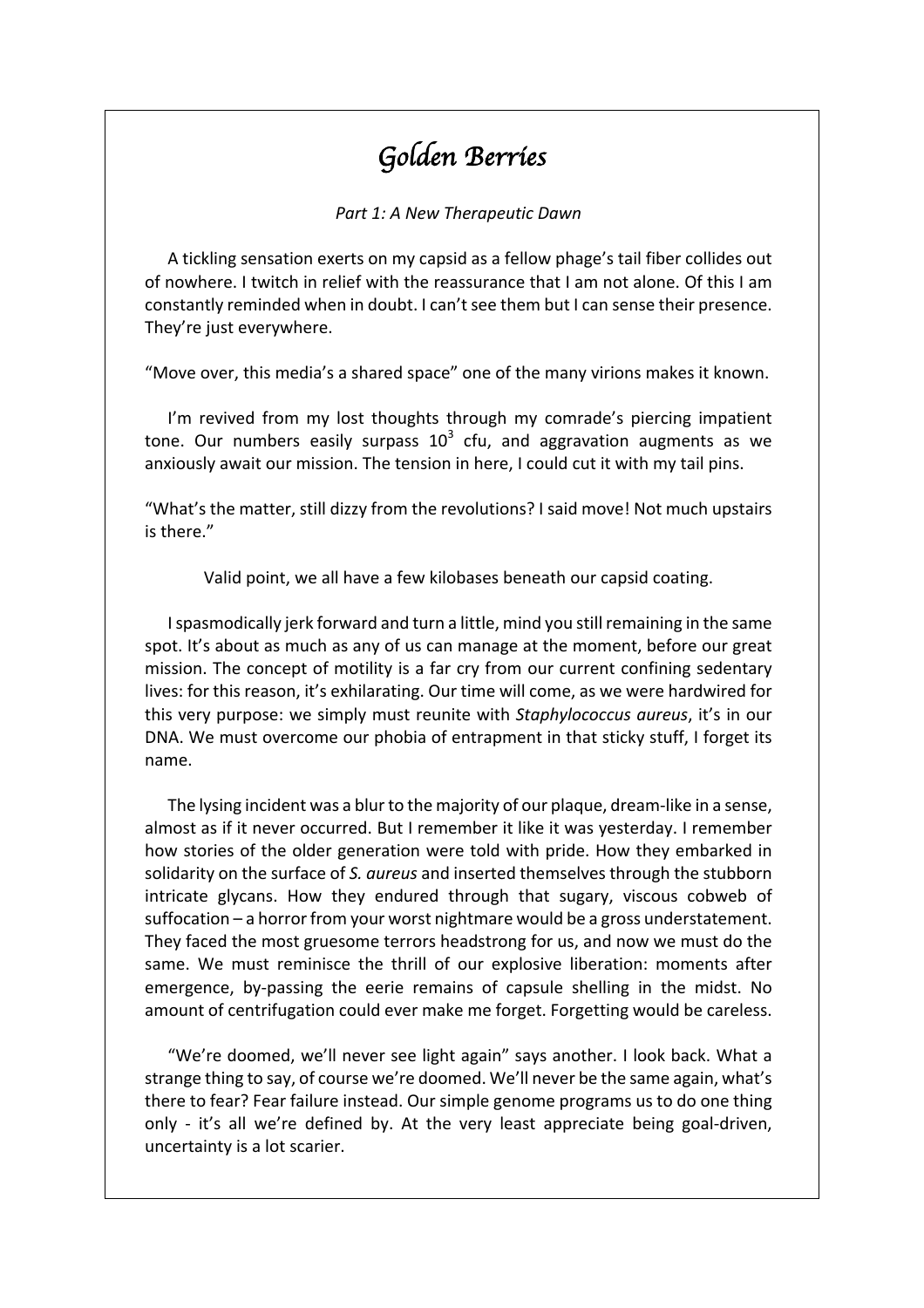"You certainly are" laughs another. "With those puny pathetic little tail fibers of yours, diffusion is out of the question. The *biofilm* will get you for sure". Oh, that was the word. Biofilm.

Ah, yes, that adhesive icky matrix of *extracellular polymeric secretions*. Despite its intimidating reputation, I find a certain solace in knowing S. *aureus* fears us as we fear it. It's shear cowardice encourages the beast to form such stationary collectives, shielded by this very substance I speak of. Fellow virions fear that some *S. aureus'* biofilm is too impenetrable, as they recall even the mighty methicillin was unable to pierce it on multiple occasions. They, of course, speak of a new variant we're probably unlikely to encounter ourselves. I believe some call it the MRSA.

"I'm trying, with great obscurity, to conjure up an action plan for when I encounter it" I blurt out. "Maybe I'll dive capsid-first towards its body, through the biofilm if there is one. Turn vertically and reveal my jagged base plate when I come into contact with its wall".

Silence falls on the entire media. I have the spotlight.

"I'll have to make sure I widen my tail fibers to encompass sufficient surface area. To facilitate the landing of course". My words echoed, lingering in harmony alongside the piercing wisps of fluttering tails and slight sheath contractions.

"What, like some sort of solo paratrooper? You must be out of your mind".

An antagonistic chill overcomes me.

"When will you realize we attack in coordination with one another? In unison. As a team. That's the only way we succeed."

"We must outnumber them – overburden them – rid them of their ability to fend. We will coat and cling, as leeches do when they latch on. We're not to give a moment to spare – push, push, push through and insert! Once we're in - we're in! It'll be like entering a treasure chest of organic matter– we reassemble with its reservoir. We assume charge of the manufactory and orchestrate its processes. Or we overwhelm its insides with our progeny and rupture it to destroy. It's up to us to decide. Parasites need to collaborate."

### *Part 2: Left Behind*

It all went black for a while. And quiet. Very quiet. My memory blanked. Where am I? Have I been injected? Am I in the injection? Where is everyone?

With immense ease, my train of thoughts outpaced the gentle stream of external forces, sweeping me to an unknown destination I have yet to consent to. I feel powerless, helpless, alone. I am bewildered as my confidence is drained from within. I don't feel like myself anymore.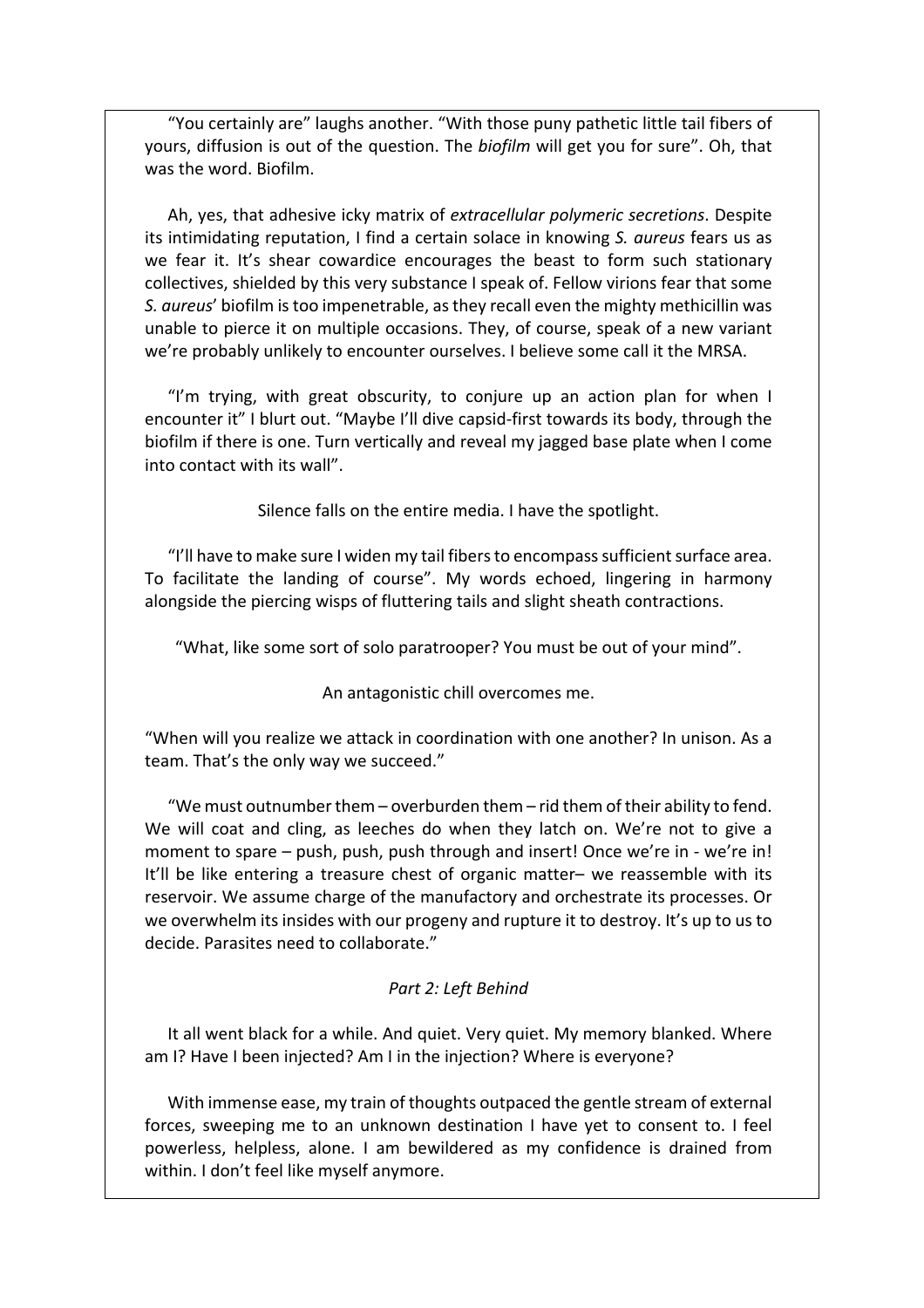I attempt to turn around, create some sort of movement. I try recoiling my sheath and stretching my tail tube. My sheath - unable to contract. My tail tube - as still as a tomb.

My whiskers begin to tremble as my memory is finally able to make some traces. The cocktail was placed in the injection, and we, placed near the site of infection. Our troop must have dispersed.

I suddenly feel a structure pressed on the other side of my capsid as I bump into an unknown unit. It must be *S. aureus*, it has to be – my time has come. I instinctively reorient and propel myself towards the body, by far the most I've ever moved. I masterfully land my tail fibers and prepare for insertion. Then it hits me. I've landed on no microcapsule. I've penetrated no biofilm. It's a regular cell membrane with protruding glycocalyx structures. I've mistaken an endothelial cell for a pathogenic superbug. 

Get it together and translocate this blood vessel. Once you enter the bloodstream, *locate the site of infection and help your friends with the invasion. Or get lost in the abyss forever.*

I wedge myself in between two endothelial cells, through the vessel. I am now moving in unity with the host tissue  $-$  large warm red bodies floating forward in a directional manner within amber solution. I decide to follow them, not that I'm able to do much else given my immobility. I am illogically reassured. Why do I feel certainty when my dire circumstances are unaltered?

All of a sudden, the vessel walls begin to widen. I panic yet I cannot prevent myself from moving forward. My mind  $-$  racing now more than ever. The fragile squamous walls are almost unsalvageable, and appear to be destroyed right ahead. Then, in the distance, I look in fear as I am faced with multiple milky white bodies submerging themselves ruthlessly inside the lumen. They are large and armored, formidable to the highest degree. They look like they're ready to kill.

Is this a hallucination? It's too real. No. This is real.

The pale devils take no interest in me. Curiously, they all speed through the lumen in the direction I am headed. I feel insulted. Why didn't they acknowledge my presence? I'm foreign, why didn't that at least raise their suspicions? And why are we all headed towards the same direction?

It turns out I'll have found out too late